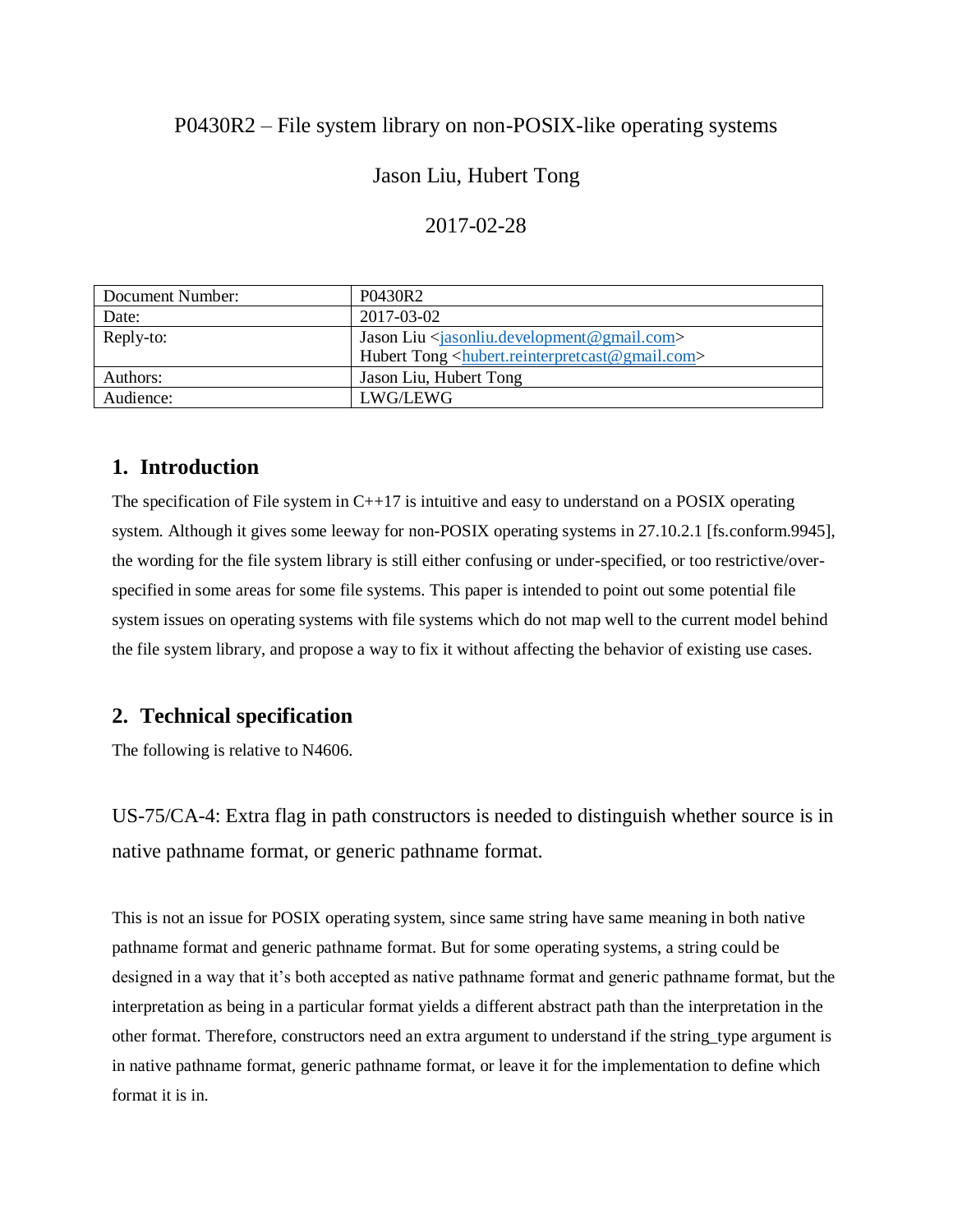*Modify synopsis of Class path in 27.10.8 [class.path]:*

```
namespace std::filesystem {
class path {
public:
using value_type = see below ;
using string type = basic string<value type>;
static constexpr value type preferred separator = see below ;
// 27.10.10.x enumeration
enum format;
// 27.10.8.4.1, constructors and destructor
path() noexcept;
path(const path& p);
path(path&& p) noexcept;
path(string type&& source, path::format fmt = path::auto format);
template <class Source>
  path(const Source& source, path::format fmt = path::auto format);
template <class InputIterator>
   path(InputIterator first, InputIterator last, path::format fmt = 
path::auto format);
template <class Source>
  path(const Source& source, const locale& loc, path::format fmt =
path::auto format);
template <class InputIterator>
   path(InputIterator first, InputIterator last, const locale& loc, 
path::format fmt = path::auto format);
~\simpath();
…
```

```
27.10.10.x Enum path::format [path.format]
This enum specifies constants used to identify which format of the character sequence is in, with the
```
meanings listed in Table X .

*Add a new section to 27.10.10.x [fs.enum]:*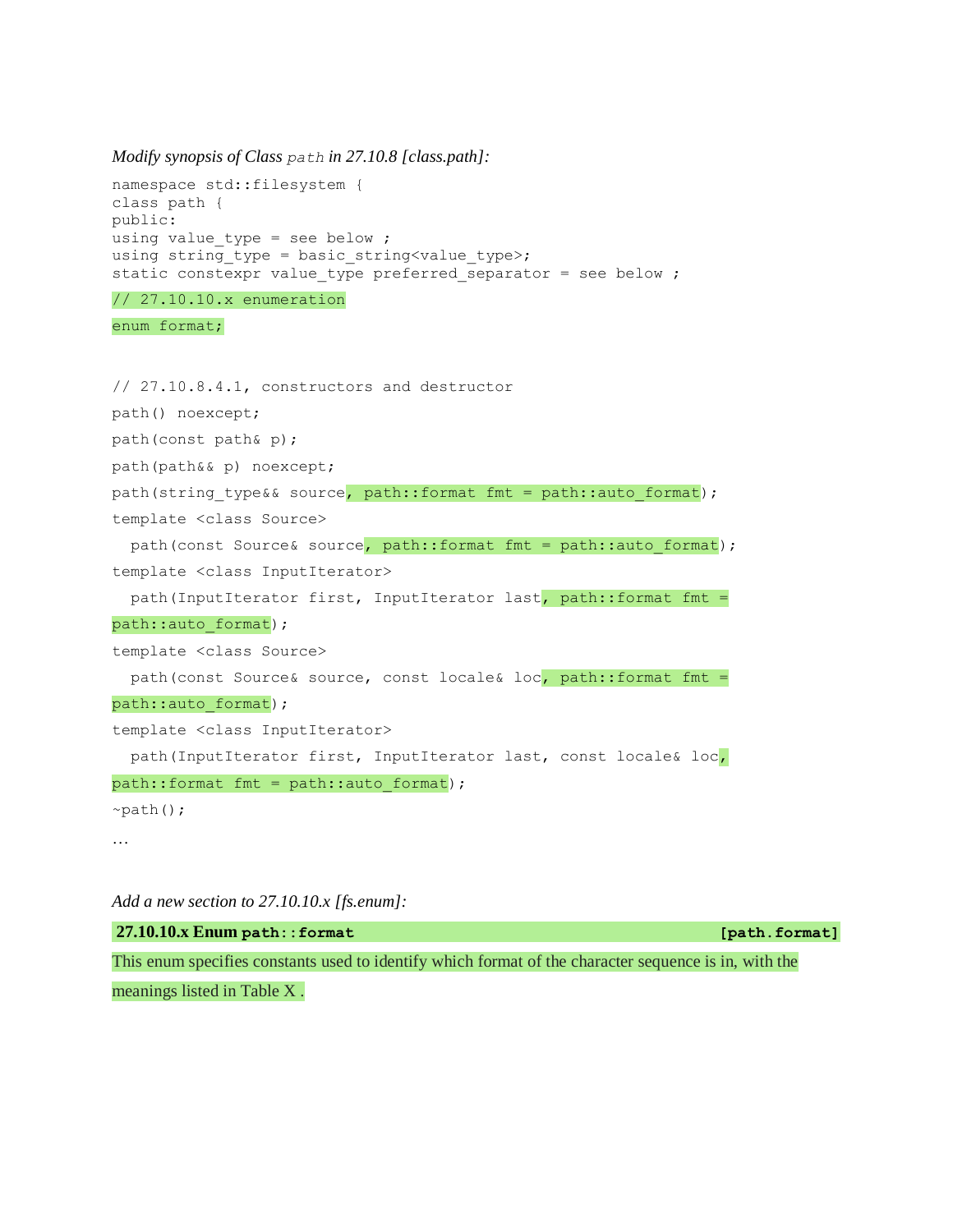#### Table X — Enum path::format

| <b>Name</b>    | <b>Meaning</b>                                                                    |
|----------------|-----------------------------------------------------------------------------------|
| native_format  | The native pathname format.                                                       |
| generic format | The generic pathname format.                                                      |
| auto_format    | Implementation-defined which format of the character sequence is interpreted to   |
|                | be in. The implementation may inspect the content of the character sequence to    |
|                | determine the format. [Note: For POSIX-based systems, native and generic          |
|                | formats are equivalent and the character sequence should always be interpreted in |
|                | the same way. — <i>end note</i> ]                                                 |

*Modify path constructors in 27.10.8.4.1 [path.construct]:*

path(string type&& source, path::format fmt = path::auto format); 4 *Effects:* Constructs an object of class path with pathname having the original value of source, converting format if required([path.fmt.cvt]). source is left in a valid but unspecified state.

template <class Source>

```
path(const Source& source, path::format fmt = path::auto format);
template <class InputIterator>
   path(InputIterator first, InputIterator last, path::format fmt =
```
path::auto format);

5 *Effects:* Constructs an object of class path, storing the effective range of source (27.10.8.3 [path.req]) or the range [first, last) in pathname, converting format and encoding if required (27.10.8.2 [path.cvt]).

```
template <class Source>
   path(const Source& source, const locale& loc, path::format fmt = 
path::auto format);
template <class InputIterator>
  path(InputIterator first, InputIterator last, const locale& loc, 
path::format fmt = path::auto format);
…
```
US-76/CA-5: Root-name is over-specified.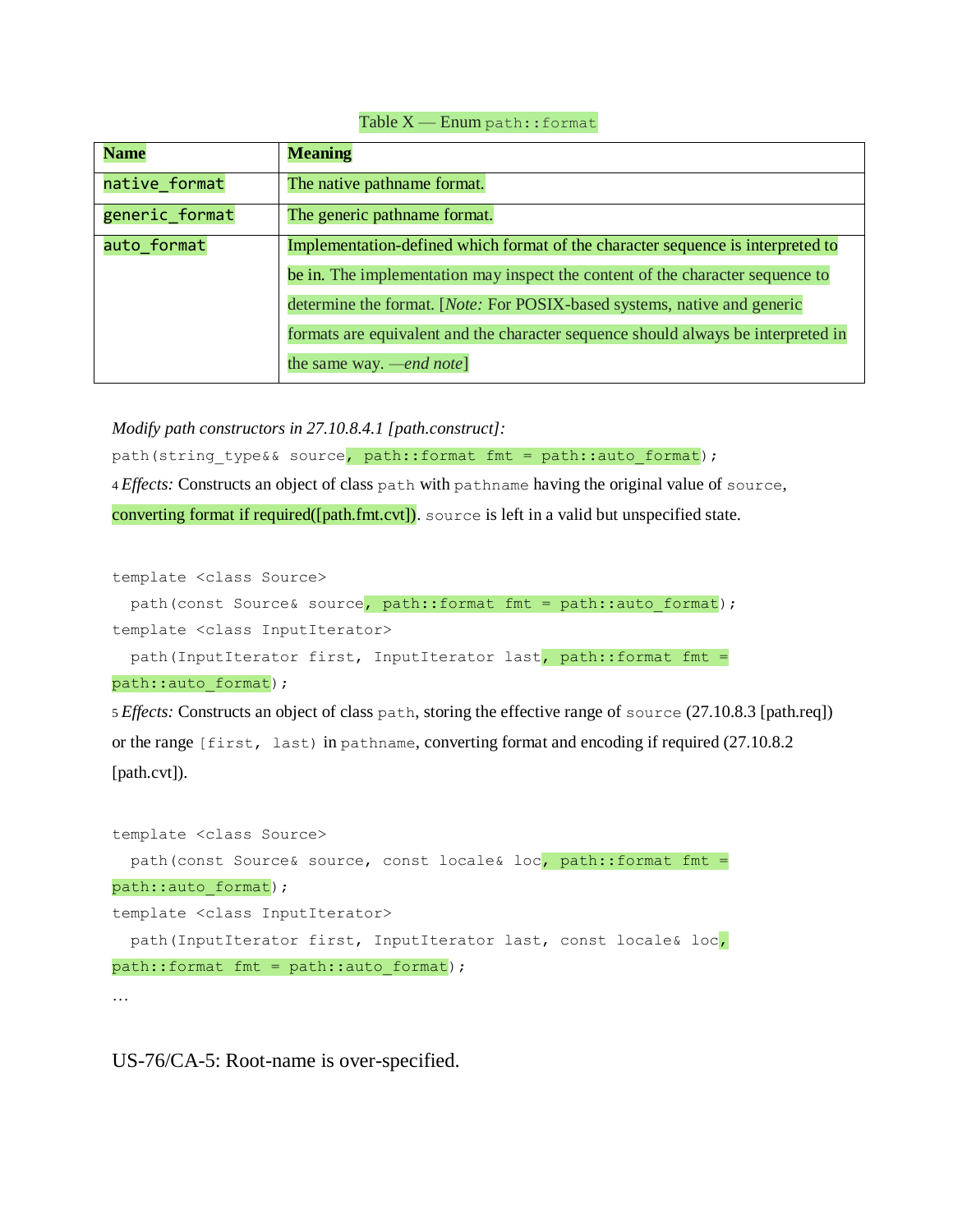For an operating system that has both a Unix-style file system and another "native" file system, the path to access non-Unix-style files can be very different from a generic pathname format path. In this case, they might want to continue access to Unix-style files as a normal POSIX operating system does, and design a generic pathname format for users to access their native files as well. An implementation for the generic pathname format that accesses native files could choose a multi-character name with a colon as a "*root-name*", so that when we see that special *root-name*, we know that this path in generic pathname format is trying to access a native file, not a Unix file. In this case, *root-name* is not necessarily a starting location for an absolute path; it is a name used to disambiguate the remainder of the path.

### *Modify root-name definition in 27.10.8.1 [path.generic]: root-name*:

An operating system dependent name that identifies the starting location for absolute paths pathname resolution. [ *Note:* Many operating systems define a name beginning with two *directory-separator* characters as a *root-name* that identifies network or other resource locations. Some operating systems define a single letter followed by a colon as a drive specifier – a *root-name* identifying a specific device such as a disk drive. *—end note* ]

US-79/CA-8: Some filesystem operations' behavior are over-specified.

Since<https://cplusplus.github.io/LWG/lwg-active.html#2678> got into standard draft N4640, an operating system could have implementation-defined file types. However, some functions are not friendly to those implementation-defined file types. For those functions, an error is required if a file with an implementation-defined file type is encountered; therefore, more useful behavior is precluded.

*Modify the following specification of directory\_iterator in 27.10.13 [class.directory\_iterator] p1:* An object of type directory iterator provides an iterator for a sequence of directory entry elements representing the files in a directory or in an implementation-defined directory-like file type.

*Modify the following specification of directory\_iterator in 27.10.14 [class.rec.dir.itr] p1:* An object of type recursive directory iterator provides an iterator for a sequence of directory entry elements representing the files in a directory or in an implementation-defined directory-like file type, and its sub-directories.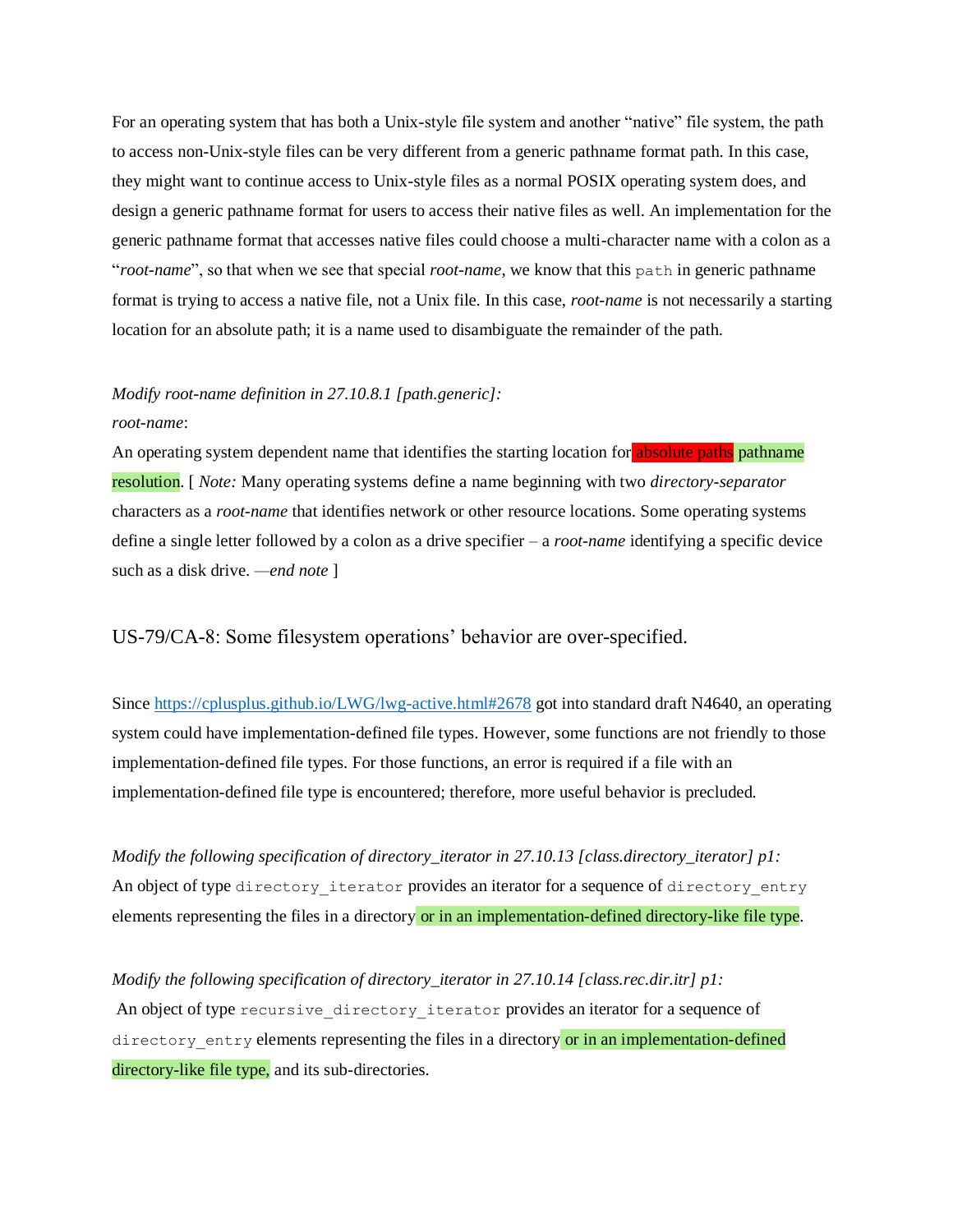*Modify the following specification of copy in 27.10.15.3 [fs.op.copy]:*

```
…
3 Effects: Before the first use of f and t:
(3.1) — If
       (options & copy_options::create_symlinks) != copy_options::none ||
       (options & copy_options::skip_symlinks) != copy_options::none
       then auto f = symlink status(from) and if needed auto t = symlink status(to).
(3.2) — Otherwise, auto f = status(from) and if needed auto t = status(to).
       Effects are then as follows:
   — If f.type() or t.type() is an implementation-defined file type, then the effects are
implementation-defined. 
(3.3) — An Otherwise, an error is reported as specified in Error reporting (27.10.7 [fs.err.report]) if:
(3.3.1) - !exists(f), or
(3.3.2) - equivalent (from, to), or
(3.3.3) - is other(f) || is other(t), or
(3.3.4) - is directory(f) && is regular file(t).
(3.4) — Otherwise, if is symlink(f), then:
…
```
[ Drafting note: Notice change below for file\_size not only gives more leeway for implementation-defined file type, but also permit non-regular file types(file\_type::directory, file\_type::symlink,

file type::block, ...) to have implementation-defined results, because some operating systems might have meaningful results for some of those file types. ]

```
Modify the following specification of file_size in 27.10.15.14 [fs.op.file_size]:
```

```
...
```
*Returns:* if !exists(p) || !is regular file(p) an error is reported (27.10.7 [fs.err.report]). Otherwise, the size in bytes of the file  $p$  resolves to, determined as if by the value of the POSIX state structure member st size obtained as if by POSIX stat(). The signature with argument ec returns static\_cast<uintmax\_t>(-1) if an error occurs.  $\text{I}$  = If !exists(p) an error is reported (27.10.7 [fs.err.report]).

— Otherwise, if is regular file(p), the size in bytes of the file p resolves to, determined as if by the value of the POSIX stat structure member st\_size obtained as if by POSIX stat().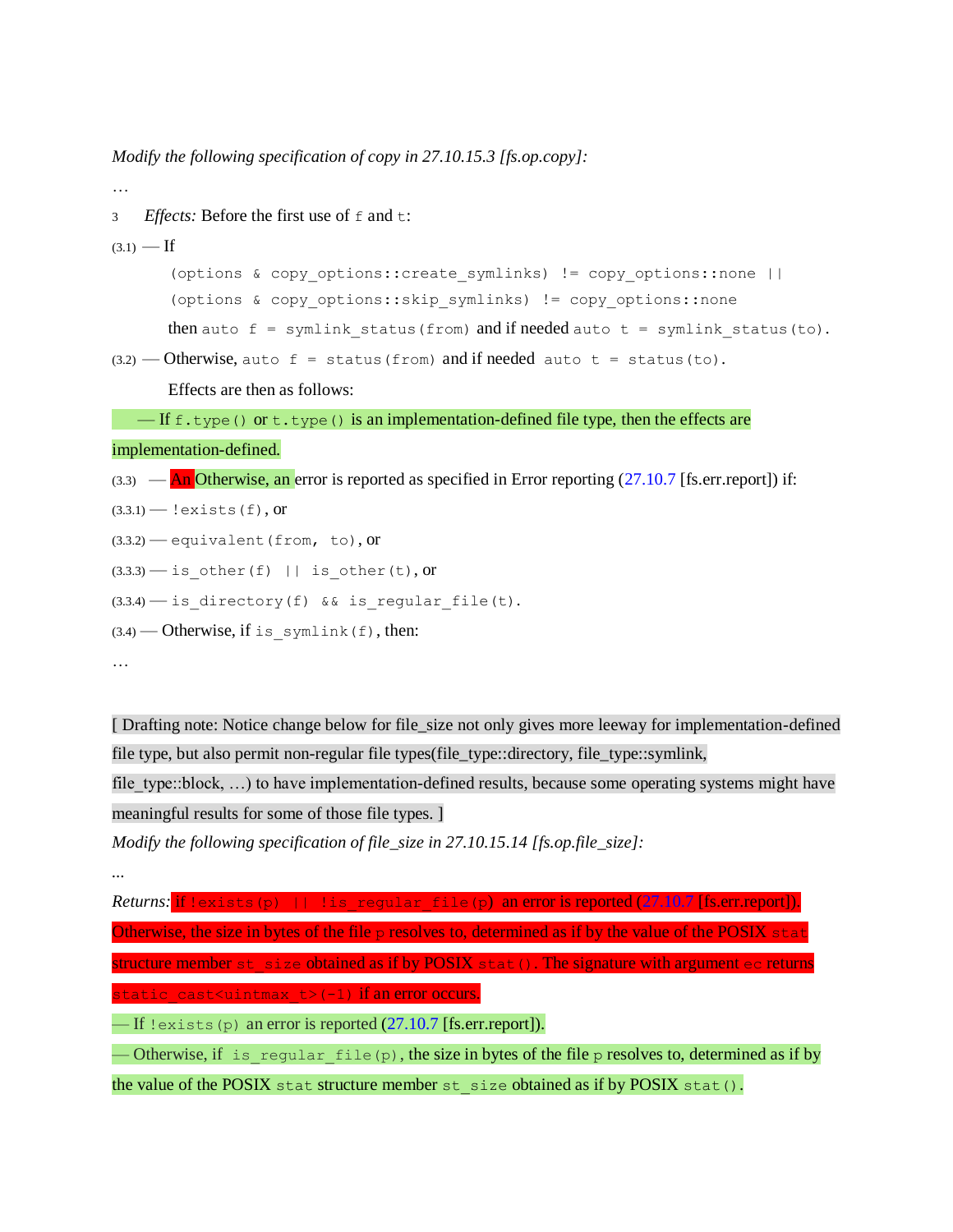— Otherwise, the result is implementation-defined.

The signature with argument ec returns static cast  $\leq$ uintmax t>(-1) if an error occurs.

*Modify the following specification of status in 27.10.15.35 [fs.op.status]:*

6 *Returns:*

(6.1)  $\text{If }$ ec  $!=$  error code():

 $(6.1.1)$  — If the specific error indicates that p cannot be resolved because some element of the path does not exist, returns file status (file type::not found).

 $(6.1.2)$  — Otherwise, if the specific error indicates that p can be resolved but the attributes cannot be determined, returns file status(file type::unknown).

 $(6.1.3)$  - Otherwise, returns file status (file type::none).

[*Note:* These semantics distinguish between p being known not to exist, p existing but not being able to determine its attributes, and there being an error that prevents even knowing if  $p$  exists.

These distinctions are important to some use cases. *—end note* ]

 $(6.2)$  — Otherwise.

 $(6.2.1)$  — If the attributes indicate a regular file, as if by POSIX S ISREG, returns

file status(file type::regular, prms). [*Note:* file type::regular implies appropriate <fstream> operations would succeed, assuming no hardware, permission, access, or file system race errors. Lack of file type::regular does not necessarily imply <fstream> operations would fail on a directory. *—end note* ]

 $(6.2.2)$  — Otherwise, if the attributes indicate a directory, as if by POSIX S\_ISDIR, returns

file status(file type::directory, prms). [Note: file type::directory implies directory iterator(p) would succeed. —end note ]

 $(6.2.3)$  — Otherwise, if the attributes indicate a block special file, as if by POSIX S ISBLK, returns file status(file type::block, prms).

 $(6.2.4)$  — Otherwise, if the attributes indicate a character special file, as if by POSIX S\_ISCHR, returns file status(file type:: character, prms).

 $(6.2.5)$  — Otherwise, if the attributes indicate a fifo or pipe file, as if by POSIX S\_ISFIFO, returns file status(file type::fifo, prms).

(6.2.6) — Otherwise, if the attributes indicate a socket, as if by POSIX S\_ISSOCK, returns

file status(file type::socket, prms).